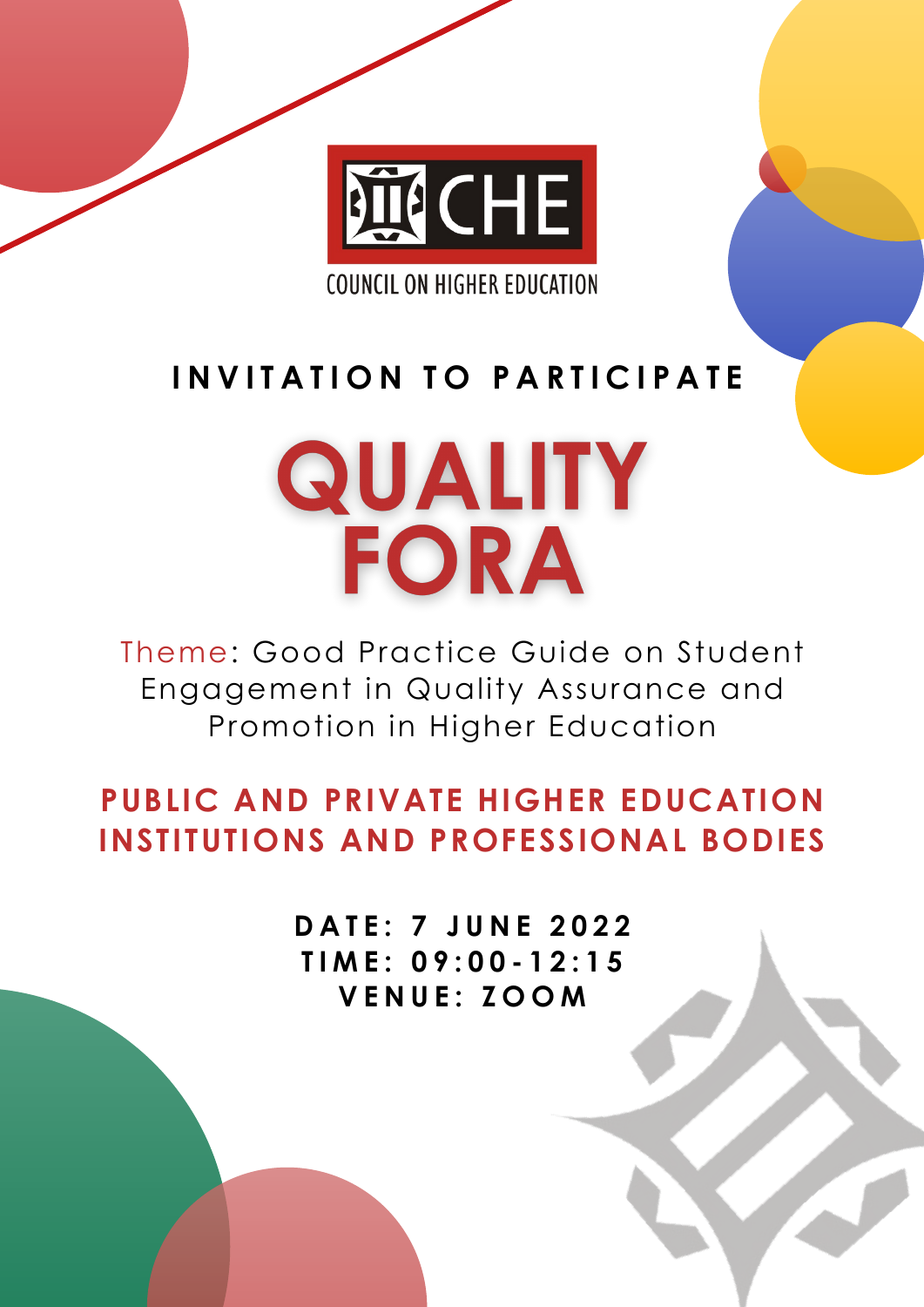The Council on Higher Education (CHE) is an independent statutory body established by the Higher Education Act No. 101 of 1997, as amended. The core functions of the CHE as provided by the Higher Education Act, include promoting quality and quality assurance in higher education through its permanent sub-committee, the Higher Education Quality Committee (HEQC), monitoring the state of higher education and publishing information of developments pertaining to higher education, and advising the Minister responsible for higher education and training on any issues pertaining to higher education.

The CHE is also governed by the National Qualifications Framework (NQF) Act No. 67 of 2008, as amended, which declared it the Quality Council for Higher Education. The NQF Act mandates the CHE to develop and implement policy for quality assurance, ensure the integrity and credibility of quality assurance, ensure that such quality assurance as is necessary for the sub-framework is undertaken, and to conduct or commission and publish research on issues of importance to the development and implementation of the sub-framework.

Student engagement in quality assurance and promotion is one area that the CHE has been constantly monitoring over the years. This is in accordance with the provisions of the Higher Education Act No. 101 of 1997, as amended. Two colloquia and a conference organised by the CHE and held in 2019 and 2020 respectively, debated the various challenges regarding student engagement in quality assurance and promotion in higher education institutions. One such major challenge is the lack of a framework on involving students in the quality assurance and promotion processes.

The aim of the Quality Fora is to provide a platform at which professionals engage each other on good practices pertaining to student engagement in quality assurance and promotion in higher education.

It is this need for a guide on the practical aspects of engaging students in quality assurance and promotion processes that has given impetus to the CHE to develop 'A Good Practice Guide on Student Engagement in Quality Assurance and Promotion in Higher Education'.

# QUALITY **FORA**

#### **PUBLIC AND PRIVATE HIGHER EDUCATION INSTITUTIONS AND PROFESSIONAL BODIES**